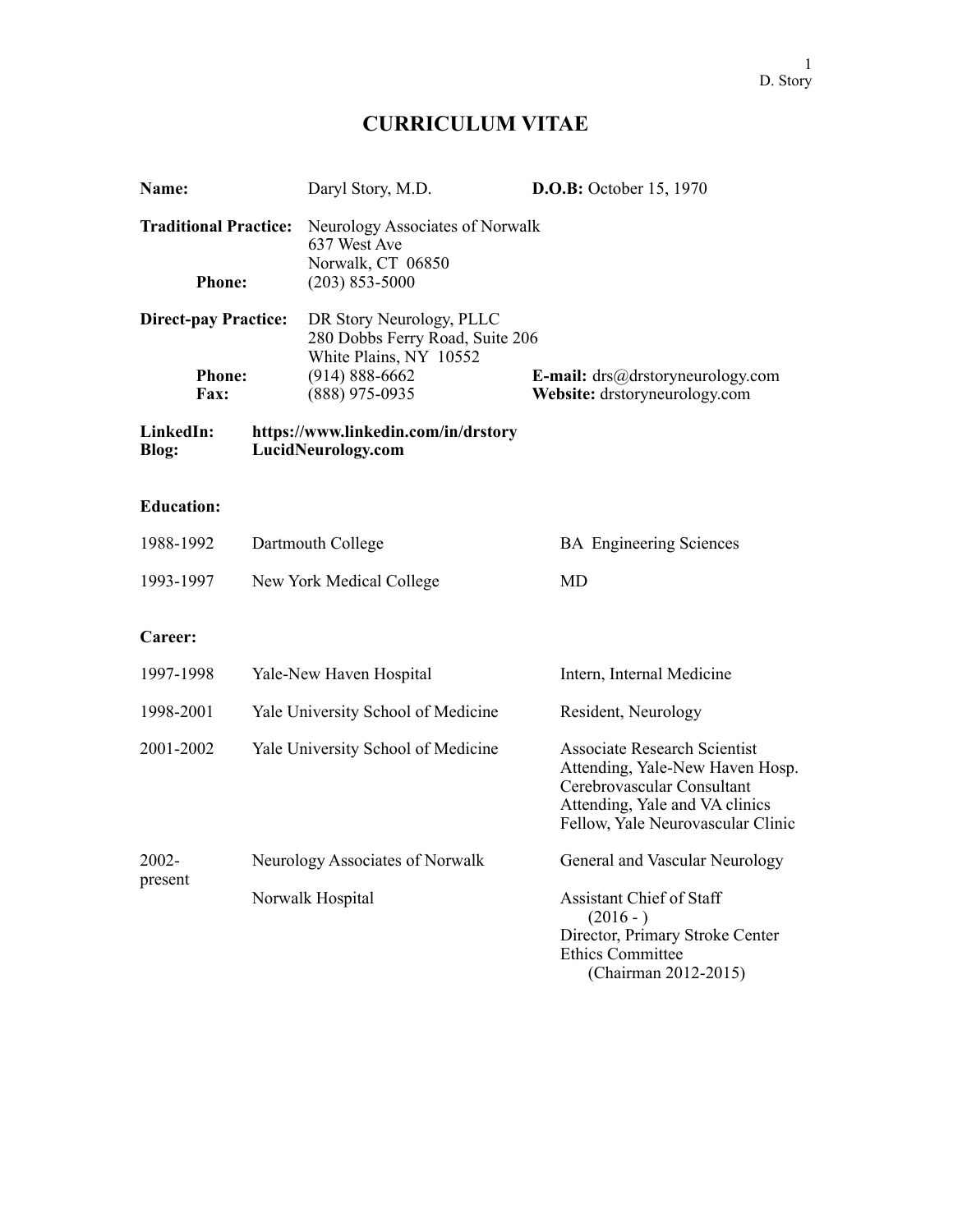## **Academic Appointments:**

| 2012     | New York Medical College | <b>Clinical Assistant Professor</b> |
|----------|--------------------------|-------------------------------------|
| -present |                          | of Neurology                        |
|          |                          |                                     |

August 2015 University of Vermont College of Medicine Adjunct Assistant Professor -present Neurological Science

# **Medical Licensure:**

State of Connecticut Physician License # 039415, effective April 10, 2001

State of New York Physician License # 277378, effective September 25, 2014

# **Certifications:**

| 2002 | American Board of Psychiatry and Neurology: Diplomate, Neurology |  |
|------|------------------------------------------------------------------|--|
|      | Recertification in 2012                                          |  |

2008 American Board of Psychiatry and Neurology: Certification in Vascular Neurology.

## **Professional Associations:**

American Academy of Neurology

American Stroke Association, Stroke Council

1999 National Board of Medical Examiners

#### **Honors:**

| 1996 | Alpha Omega Alpha Honor Society                                                  |
|------|----------------------------------------------------------------------------------|
| 2002 | Attending of the Year – Elected by Yale Neurology Residents                      |
| 2005 | Teaching Attending of the Year – Elected by Norwalk Hospital Medicine Residents. |
| 2008 | Norwalk Hospital Subspecialty Clinic Outstanding Physician Award                 |
|      |                                                                                  |

2012 Connecticut Magazine List of "Top Docs"

# **Publications, etc:**

Fair D, Story D. Acute Stroke: Evaluation and Treatment. *Clinician Reviews* 2003; 14: 42-48.

- W.N. Kernan, et al. on behalf of IRIS Trial Investigators. Boosting enrollment in neurology trials with Local Identification and Outreach Networks (LIONs) *Neurology* 2009;72:1345-1351.
- Neuroanatomy Through Clinical Cases, Second Edition, by Hal Blumenfeld. Edited Chapter on Spinal Cord Diseases.
- Story D. and Winter S. "A challenging brain death diagnosis." *Neurol Clin Pract* April 2014 vol. 4 no. 2 171-174.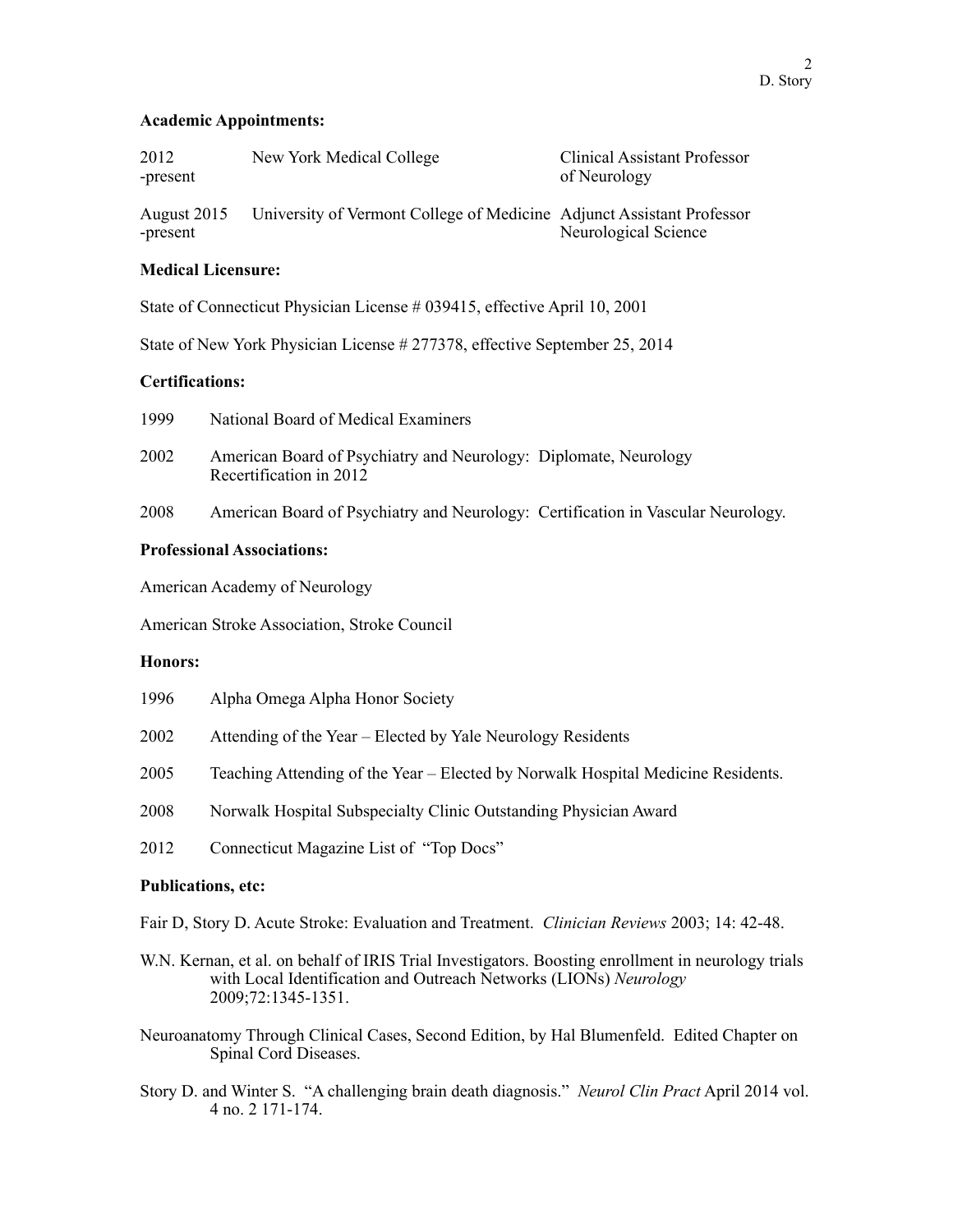## **Basic Research:**

1994 Spinal cord axon regeneration in the goldfish. Developed microsurgical neuron cellbody labeling techniques and made histological preparations.

# **Clinical Trial Experience:**

Insulin Resistance Intervention after Stroke (IRIS), Local investigator; NIH NINDS NCT-00091949

Siblings with Ischemic Stroke Study, ASPHS NIH NINDS NS-39987

Potassium-channel Opener Stroke Trials (POST), Bristol-Myers Squibb 204352, Protocols CNS 123-010 and 123-011, Safety Analysis, 2000-01.

## **Experience:**

- 1999 Yale University Charles University neurology exchange program, Prague, The Czech Republic.
- 2001 Principles of Clinical Research Investigative Medicine Program, Yale University School of Medicine.

## **Professional Consulting**:

Bristol-Myers Squibb Pharmaceutical Company, Wallingford, CT, Independent contractor, 2000-01.

#### **Professional Presentations:**

2015 "The Stroke Hand-off: Optimizing the stroke patient for discharge." Norwalk Hospital Medical Grand Rounds 2013 "The diagnosis and medical management of intracerebral hemorrhage" Norwalk Hospital Medical Grand Rounds 2011 "Is this patient dead?" Norwalk Hospital Ethics Grand Rounds 2007 "Medical Stroke Prevention" Norwalk Hospital Medical Grand Rounds 2006 "Current and Future Acute Stroke Treatment from a Community Hospital Perspective" American Heart Association "Know Stroke" Nursing Symposium 2003 "Acute Stroke Care at Norwalk Hospital" Yale Dept. of Neurology Grand Rounds 2002 "Acute Stroke Care at Norwalk Hospital" Norwalk Hospital Medical Grand Rounds. 2000 "A 31-year old man with involuntary movements: The differential diagnosis of chorea." Yale Dept. of Neurology Grand Rounds 2000-2 Neuroanatomy for medical students teaching seminar. Yale School of Medicine.